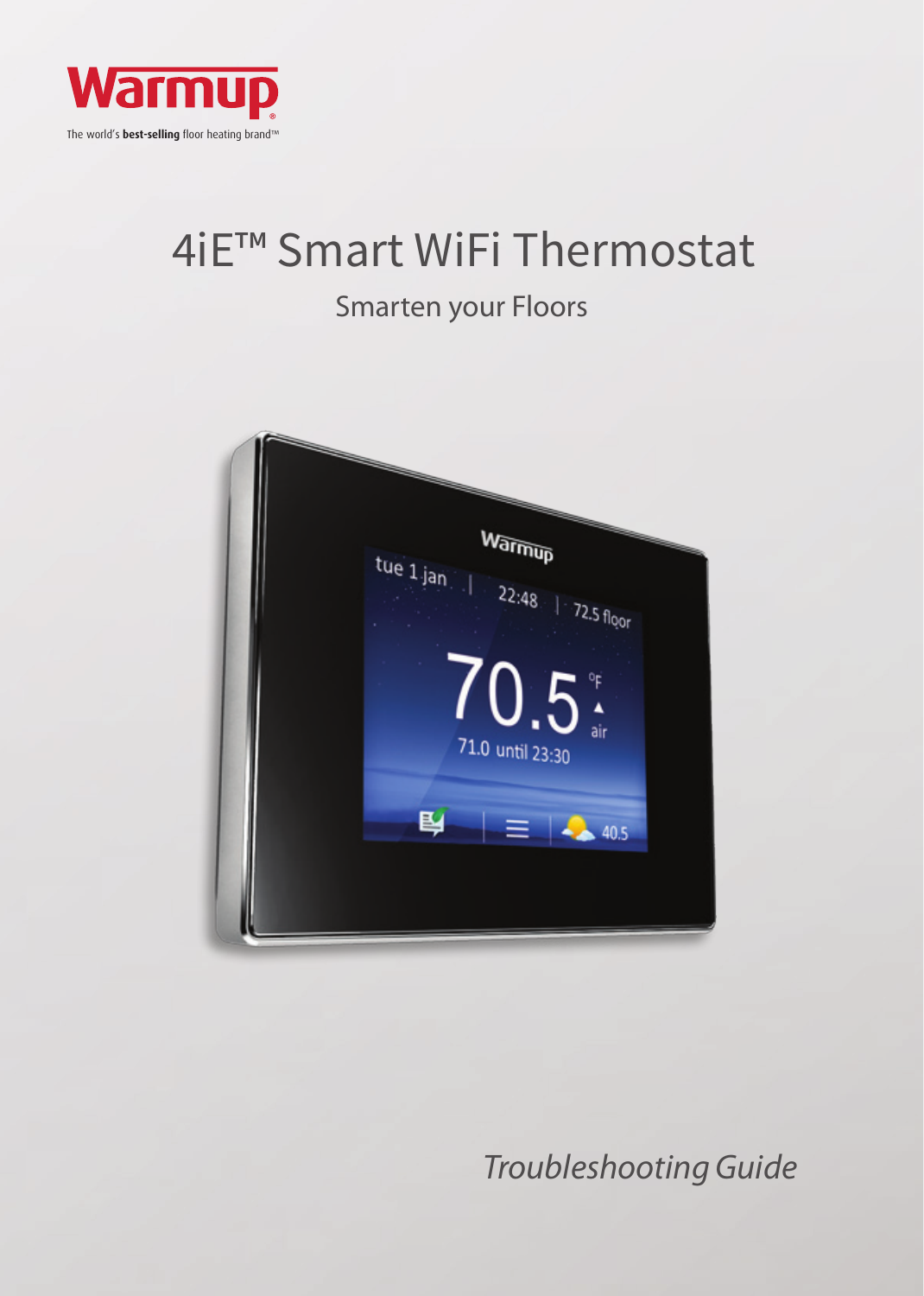#### **4iE Legend & Wiring Diagram**



- (1) *Standby Button*
- (2) *Touchscreen*
- (3 & 4) *Screws (To remove fascia)*
- (5) *Reset*

#### **NOTE:**

For all Warmup thermostats the sensor has no polarity. Fil Pilote (F.P.) - Not used in the UK





#### **Thermostat Troubleshooting**

| Thermostat display is blank | 1. Check that the display/standby brightness is not on the lowest setting, "0". To access<br>display/audio settings firstly wake the thermostat, press menu, then settings and<br>display/audio settings & display brightness. |
|-----------------------------|--------------------------------------------------------------------------------------------------------------------------------------------------------------------------------------------------------------------------------|
|                             | 2. (Electrician Required) An electrician will be needed to verify that power is going to<br>the 4iE and that it is correctly wired. (See wiring diagram above)                                                                 |

| 4iE displays "er1" or "er2" | 1. (Electrician Required) An electrician is required to check that the floor sensor has<br>been connected to the correct terminals at the back of the thermostat and it has not<br>come loose. If the floor sensor is in the correct terminals the electrician will need to<br>check the resistance of the floor sensor using a multi meter set to 20k Ohms to see if the<br>floor sensor has been damaged. the 4iE uses a 10K sensor @77°F (25°C). |
|-----------------------------|-----------------------------------------------------------------------------------------------------------------------------------------------------------------------------------------------------------------------------------------------------------------------------------------------------------------------------------------------------------------------------------------------------------------------------------------------------|
|                             | If reading on sensor is incorrect this indicates a fault. If they have a tiled floor and the<br>thermostat is in the room to be heated then the thermostat can be set into "Air Mode".<br>To set into "Air Mode" press menu, settings, heating peference and control floor/air. This<br>can also be changed online via the MyWarmup account.                                                                                                        |
|                             | Another option is to set it into regulator mode where the 4iE will work in heating cycles.<br>To set regulator mode press menu, settings, advanced settings, heater settings and<br>regulator.                                                                                                                                                                                                                                                      |
|                             | If they have a Wood, Vinyl or Carpet floor the damaged floor sensor will have to be<br>replaced.                                                                                                                                                                                                                                                                                                                                                    |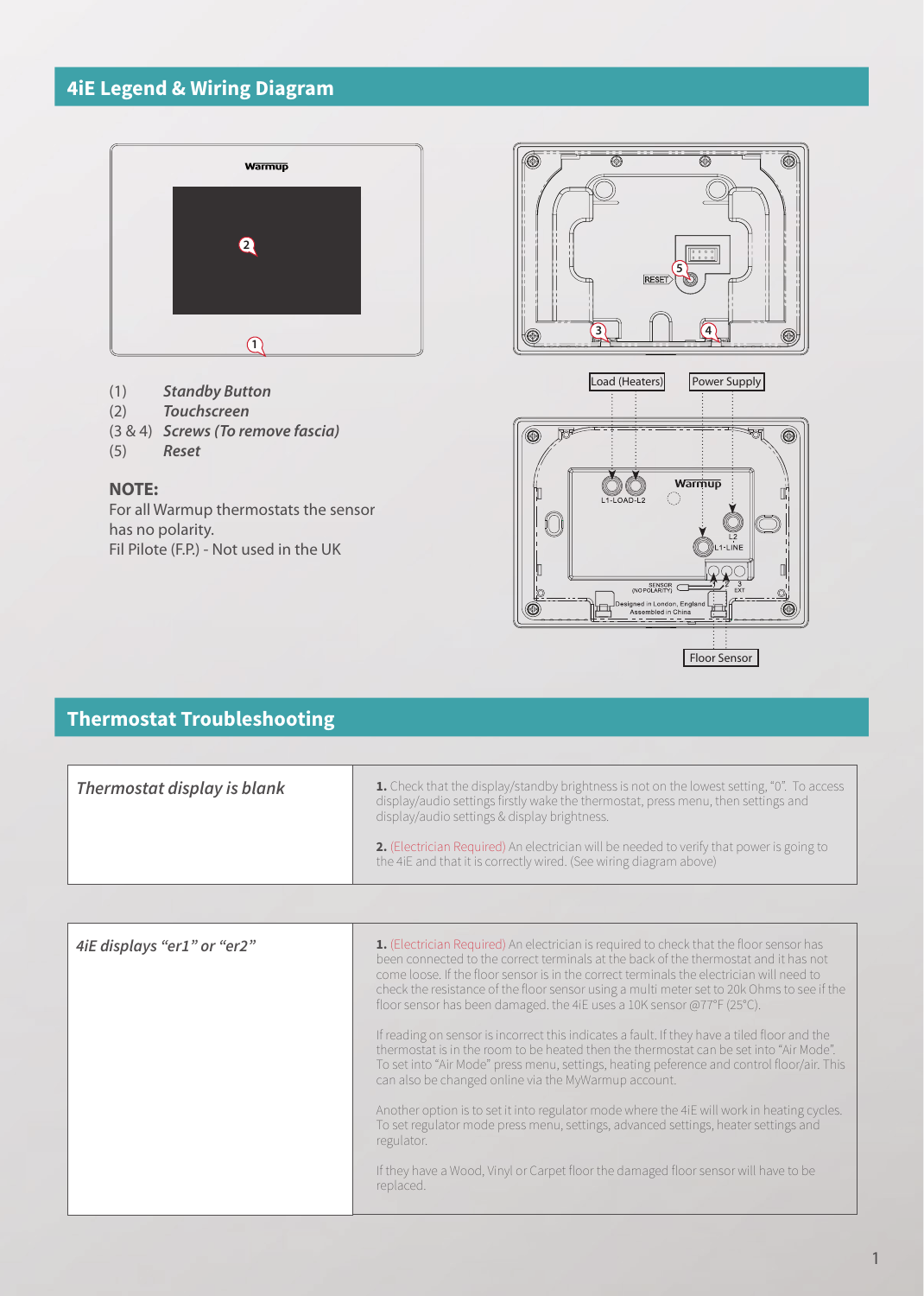| Heating is coming on earlier than<br>the pre-programmed time | 1. The 4iE "Early Start" function is on. This means that the heating will come on early to<br>achieve the set temperature at the set time. e.g. if period 1 is set at 86°F (30°C) for 7am<br>- the thermostat will come on early to achieve 86°F (30°C) at 7am. Not start heating at<br>7am.<br>Please note the "Early Start" function has to be learnt by the thermostat. This will<br>normally take approximately a week of use to regulate and learn the specifics of the<br>installation.<br>If you would like to switch off "Early Start" go to menu, settings, heating preference, early<br>start and switch it off. |
|--------------------------------------------------------------|----------------------------------------------------------------------------------------------------------------------------------------------------------------------------------------------------------------------------------------------------------------------------------------------------------------------------------------------------------------------------------------------------------------------------------------------------------------------------------------------------------------------------------------------------------------------------------------------------------------------------|
|                                                              | This can also be changed on your MyWarmup account.                                                                                                                                                                                                                                                                                                                                                                                                                                                                                                                                                                         |
|                                                              | 2. When you first set up your 4iE you would have been asked to set the setback<br>temperature. The setback temperature is where you require a lower temperature or the<br>heat off altogether in your program.                                                                                                                                                                                                                                                                                                                                                                                                             |
|                                                              | If the setback has been set too high and the floor/air temperature falls below this setback<br>temperature the heating will come on to maintain your setback temperature. To lower/<br>raise your setback temperature press menu, program and set setback temperature.                                                                                                                                                                                                                                                                                                                                                     |

| 4iE will not allow me to set above a | 1. The thermostat set in "Air Mode". The maximum set temperature in air mode is 86°F                                                                                                                                                                  |
|--------------------------------------|-------------------------------------------------------------------------------------------------------------------------------------------------------------------------------------------------------------------------------------------------------|
| certain temperature                  | (30°C). The maximum temperature for "Floor Mode" is 104°F (40°C).                                                                                                                                                                                     |
|                                      | 2. Delicate floor coverings need to have their temperatures limited. If your finished floor<br>is set for wood, laminate, vinyl etc you are unable to set the temperature above 80.6°F<br>$(27^{\circ}C).$<br>Tiled floor can be set to 104°F (40°C). |

| 4iE time and floor temp not     | 1. There are 2 screws to the left and right of the standby button, unscrew and remove the |
|---------------------------------|-------------------------------------------------------------------------------------------|
| updating when the 4iE goes into | front fascia. Leave for 10-15 seconds and reattach. If the problem persists press menu,   |
| standby mode                    | settings, advanced settings and reset.                                                    |

| Air temperature behaving<br>erratically | 1. If they have entered the incorrect total wattage of the heaters or a contactor is<br>installed this issue will occur. To resolve this issue the customer will have to log into their<br>MyWarmup account. On the MyWarmup Homepage click the green cog for settings, scroll<br>down to the bottom of the page and click delete room. |
|-----------------------------------------|-----------------------------------------------------------------------------------------------------------------------------------------------------------------------------------------------------------------------------------------------------------------------------------------------------------------------------------------|
|                                         | They will now have to re-register their device but instead of selecting electric as the<br>system type please select hydronic. This will resolve the air sensor issue.                                                                                                                                                                  |

| Setting a custom program changes<br>the run mode but doesn't store the<br>program | 1. If you have created a custom program that hasn't saved, you have to make that the<br>accept button has been selected in the weekly schedule screen to confirm the new<br>program and change the mode from fixed to schedule. |
|-----------------------------------------------------------------------------------|---------------------------------------------------------------------------------------------------------------------------------------------------------------------------------------------------------------------------------|
|                                                                                   | 2. Create a new program for any day of the week and note the changes that have been<br>made.                                                                                                                                    |
|                                                                                   | 3. Select 'accept' on the program. This will then bring you back to the weekly schedule<br>screen.                                                                                                                              |
|                                                                                   | 4. Select 'accept' on the weekly schedule screen.                                                                                                                                                                               |

| <b>1.</b> If the small header is not displaying the correct information, it could be because both<br>the floor and external sensors have been set to none. To resolve this issue set the air |
|----------------------------------------------------------------------------------------------------------------------------------------------------------------------------------------------|
|                                                                                                                                                                                              |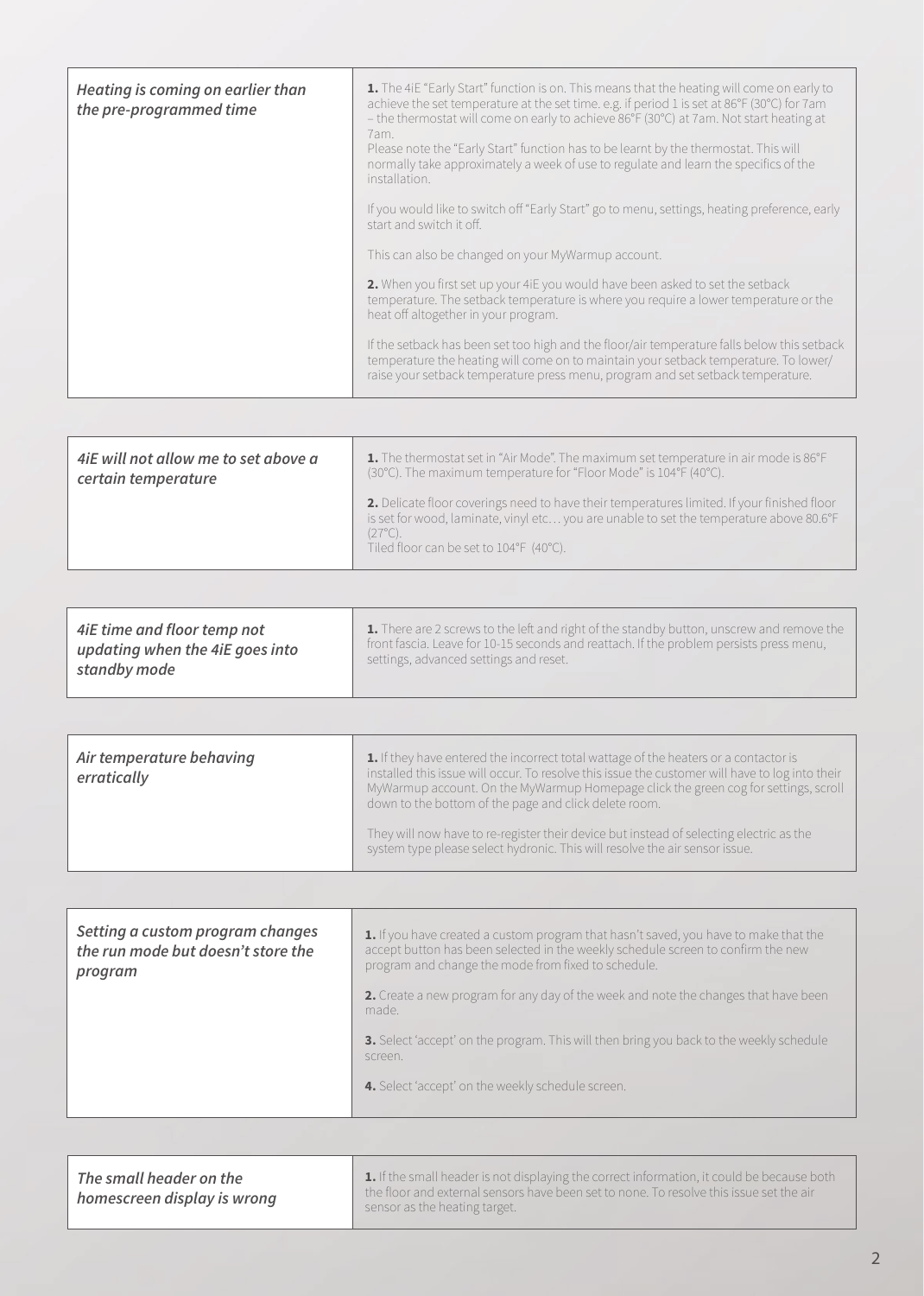| Holiday mode doesn't cancel when<br>control mode is changed | 1. If the holiday mode has not been cancelled when the control mode has changed, you<br>have to cancel the holiday manually. This can be done by selecting 'cancel holiday' on<br>the 4iE screen. If the holiday mode is still required, you must then program a new holiday<br>on either the 4iE, web portal or app.                                                                                                                                                                                                                                                                                                                                                                                                                                                                                                                                                                                                                                                                                                                                                                                                                                                                                                                                                                                                                                                                                                                                                                                                                                                                                                                     |
|-------------------------------------------------------------|-------------------------------------------------------------------------------------------------------------------------------------------------------------------------------------------------------------------------------------------------------------------------------------------------------------------------------------------------------------------------------------------------------------------------------------------------------------------------------------------------------------------------------------------------------------------------------------------------------------------------------------------------------------------------------------------------------------------------------------------------------------------------------------------------------------------------------------------------------------------------------------------------------------------------------------------------------------------------------------------------------------------------------------------------------------------------------------------------------------------------------------------------------------------------------------------------------------------------------------------------------------------------------------------------------------------------------------------------------------------------------------------------------------------------------------------------------------------------------------------------------------------------------------------------------------------------------------------------------------------------------------------|
| 4iE can't find my SSID Name but<br>can find other SSID's    | 1. Make sure that your SSID Name has not been hidden. To check this the customer will<br>have to go into their router settings. It is usually a tick box next to the SSIDName saying<br>SSID Name. Direct them to their ISP/Router manufacturer.<br>2. Range could be an issue. Get them to set their smartphone up as a mobile hotspot.<br>See if the 4iE will detect the phones mobile hotspot and connect to its network. If it<br>does then direct them to their ISP as the range is an issue. They may have to buy a WiFi<br>repeater/extender                                                                                                                                                                                                                                                                                                                                                                                                                                                                                                                                                                                                                                                                                                                                                                                                                                                                                                                                                                                                                                                                                       |
| <b>WiFi Troubleshooting</b>                                 |                                                                                                                                                                                                                                                                                                                                                                                                                                                                                                                                                                                                                                                                                                                                                                                                                                                                                                                                                                                                                                                                                                                                                                                                                                                                                                                                                                                                                                                                                                                                                                                                                                           |
| <b>4iE won't connect to WiFi Network</b>                    | 1. Possible connection time out when you try and connect to your WiFi Network. Press<br>back on the 4iE and try to reconnect with your WiFi password once more.<br>2. Check your SSID (Network Name) & WiFi password as they may be too long. The<br>4iE will only recognise SSID Names that have 11 characters or less. Similarly the WiFi<br>password must have 10 characters or less. Anthing more than this and the 4iE will be<br>unable to connect.<br>To change your SSID or password please contact your internet service provider.<br>3. If the SSID & password are within the character limit check that you are using a WPA2<br>password format on your network. The 4iE will not connect if they are using a WEP<br>password as they are outdated and are no longer considered secure.<br>To check whether they have a WPA2 or WEP double click on the network connection<br>icon and click connect to a network. If you hover over your WiFi network it will show your<br>security type. WPA2 or WEP. To change this they will have to contact their internet service<br>provider.<br>4. Check if you are on a 2.4ghz band or a 5ghz band. The 4iE will only connect using<br>2.4ghz WiFi and not 5.0ghz WiFi. You will need contact your internet service provider to<br>check which band your WiFi is set to.<br><b>5.</b> If the previous steps have been checked and verified then we need to "power cycle"<br>the thermostat. There are 2 screws to the left and right of the standby button, unscrew<br>and remove the front fascia. Leave for 10-15 seconds and reattach and try and connect<br>to your WiFi Network. |
|                                                             | 6. It is possible the location of the thermostat could be an issue. If you have another<br>4iE in your property which is connecting to your WiFi network, remove that fascia and<br>place it in the location where there is a connection issue and see if it connects. If it fails to<br>connect in this location then the distance from your router and the 4iE may be too great.<br>A WiFi repeater/extender can be purchased to enhace signal strength. Please contact<br>your internet service provider for more information.<br>If you only have one 4iE, to test WiFi signal strength, there are apps available for iPhone<br>and Android such as WiFi Analyzer & Ofcom. If you have poor signal strength this may be<br>the reason the 4 E cannot connect.<br>7. If signal strength is not an issue please reboot/restart your router and try to connect.<br>8. If you still cannot connect it may be that your router needs to be updated. Please<br>contact your internet service provider/router manufacturer to see if your router needs to<br>be updated to the latest firmware.<br><b>9.</b> If after these steps you still cannot get connected you may have problems with your<br>router or a firewall in place that is preventing a successful connection - please contact<br>Warmup (http://www.warmup.com/contact-warmup/) with details of your system<br>setup, including router model, internet supplier and any 3rd party firewall and anti-virus<br>software you have installed and we will investigate your problem.                                                                                               |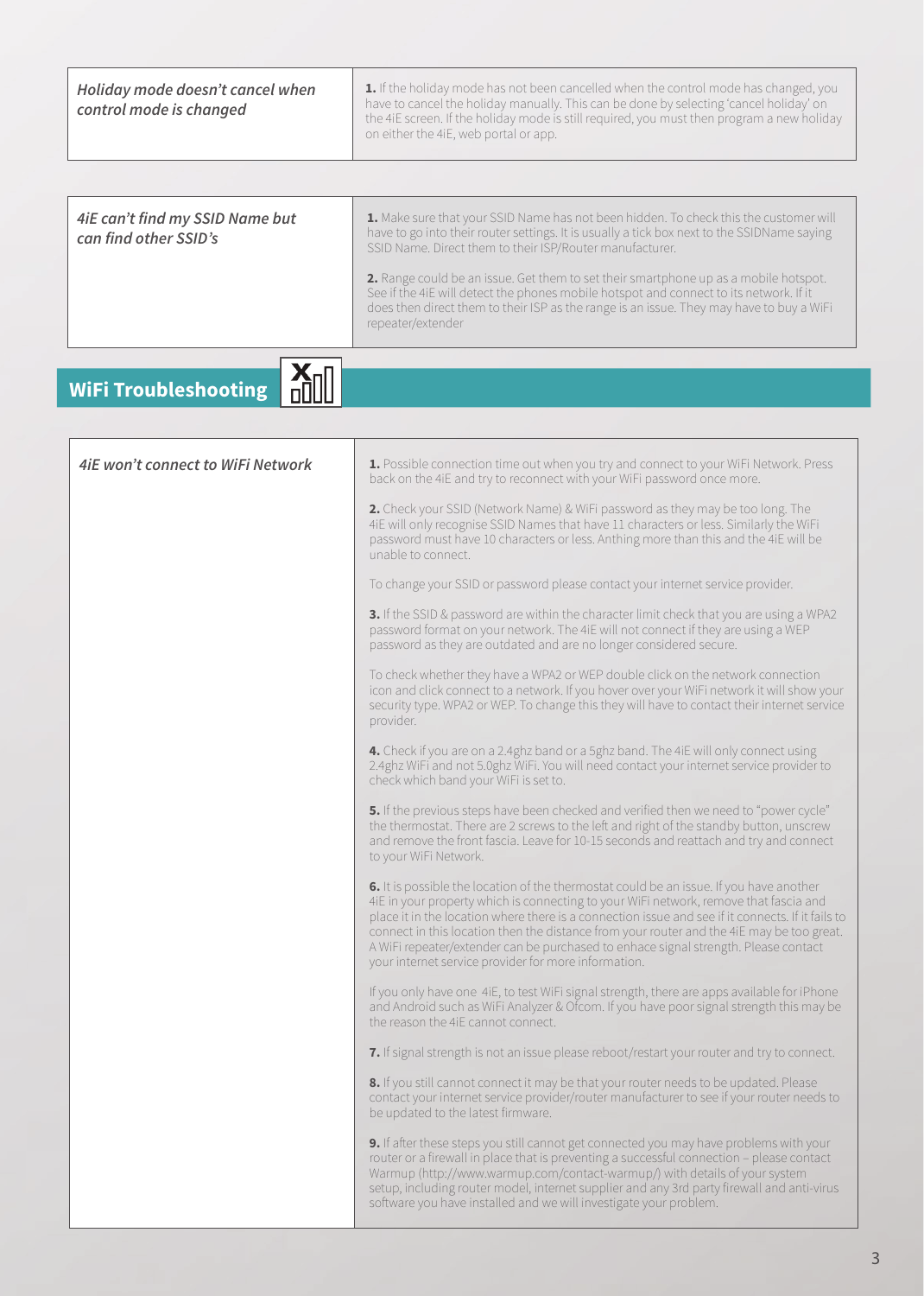

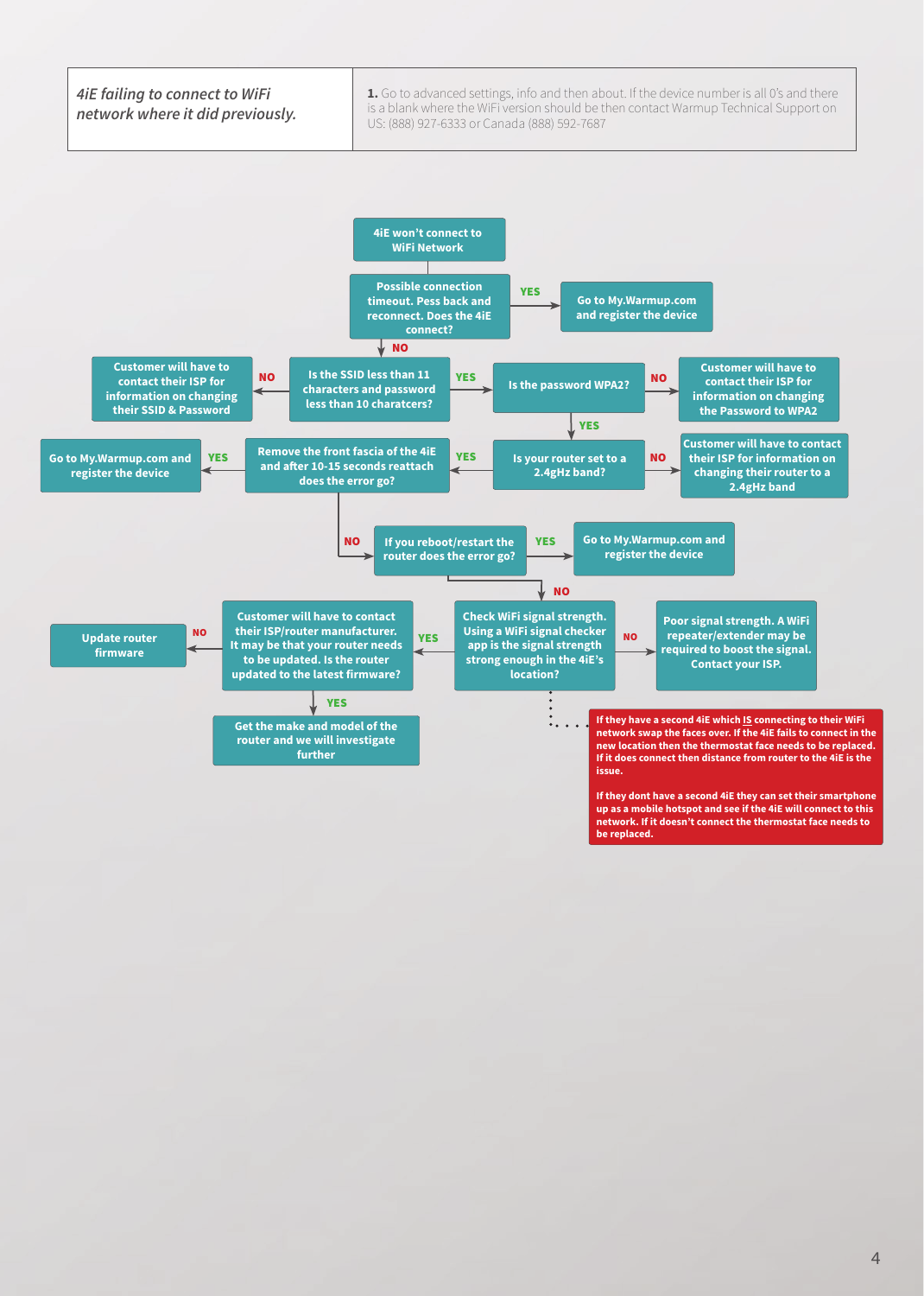| 4iE won't connect to the Warmup<br>Server | 1. You have not registered an account on my.warmup.com. Please go to my.warmup.<br>com and register your new 4iE. If you did not keep a note of your device number which<br>will be needed for registration you can find it by pressing menu, settings, advanced<br>settings, about and then info, your device number will be here.                                                                                                  |
|-------------------------------------------|--------------------------------------------------------------------------------------------------------------------------------------------------------------------------------------------------------------------------------------------------------------------------------------------------------------------------------------------------------------------------------------------------------------------------------------|
|                                           | To register you go to my.warmup.com and click register and enter your details. You will<br>receive a confirmation email once you setup an account. Click on the link in the email<br>and log into my.warmup.com.                                                                                                                                                                                                                     |
|                                           | To set up your room click the + icon to add a room. Here you enter details of your<br>installation and your device number. Once the room has been added the error symbol<br>will be removed                                                                                                                                                                                                                                          |
|                                           | 2. If after registration the error symbol remains then we need to "power cycle" the<br>thermostat. There are 2 screws to the left and right of the standby button, unscrew and<br>remove the front fascia. Leave for 10-15 seconds and reattach.                                                                                                                                                                                     |
|                                           | 3. If the "power cycle" did not work please reboot/restart your router.                                                                                                                                                                                                                                                                                                                                                              |
|                                           | 4. If you still cannot connect to the server it may be that your router needs to be<br>updated. Please contact your internet service provider/router manufacturer to see if your<br>router needs to be updated to the latest firmware.                                                                                                                                                                                               |
|                                           | 5. If after these steps you still cannot get connected you may have problems with your<br>router or a firewall in place that is preventing a successful connection - please contact<br>Warmup (http://www.warmup.com/contact-warmup/) with details of your system<br>setup, including router model, internet supplier and any 3rd party firewall and anti-virus<br>software you have installed and we will investigate your problem. |
|                                           |                                                                                                                                                                                                                                                                                                                                                                                                                                      |